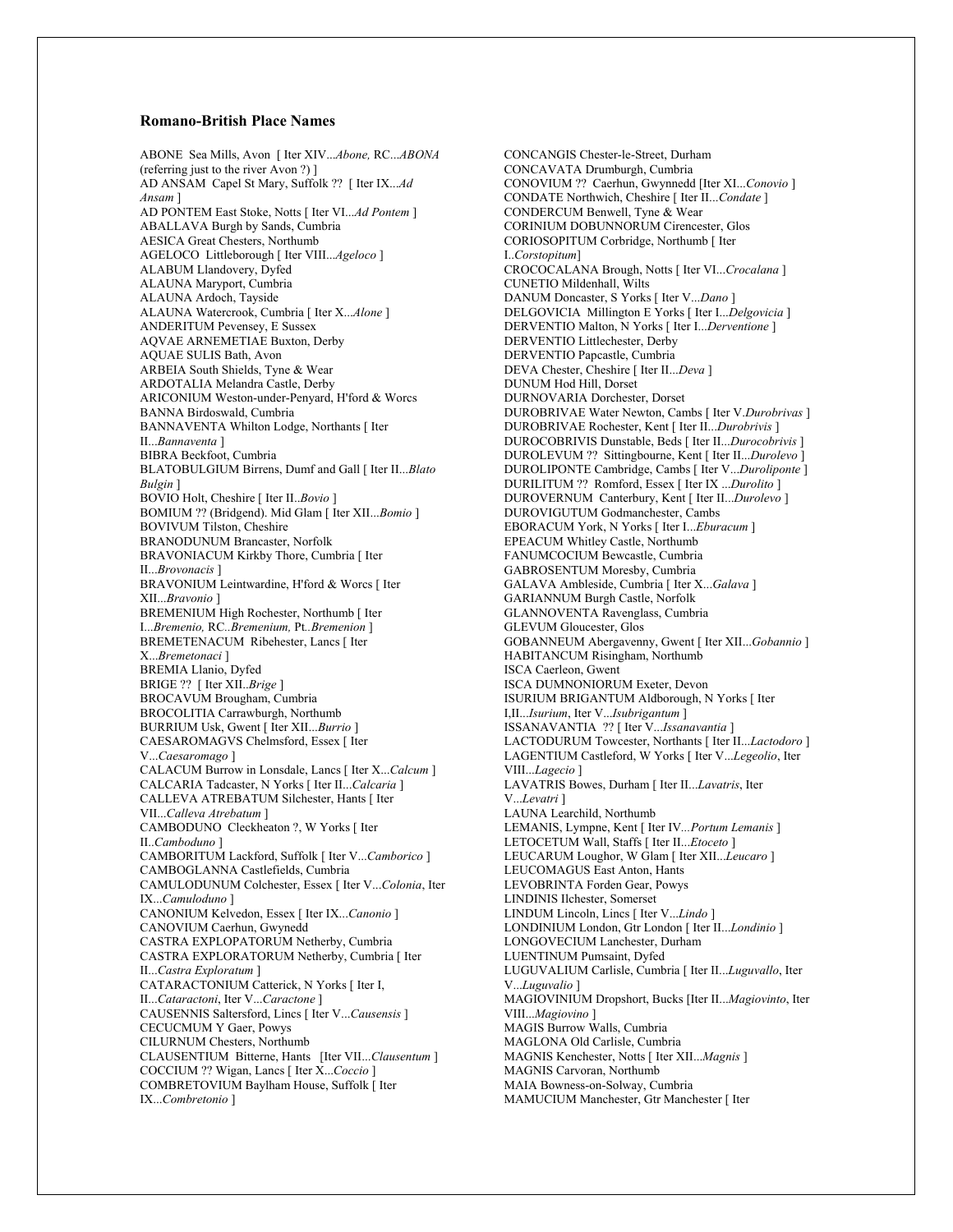II...*Mamucio*, Ier X...*Mancunio* ] MANDUESSEDUM Mancetter, Warwicks [ Iter II...*Manduesedo* ] MARGRIDUNUM Castle Hill, Notts [ Iter VI...*Margiduno* ] MEDIOBOGDUM Hardknott, Cumbria MEDIOLANUM Whitchurch, Shrops [ Iter II...*Mediolano* ] MORIDUNUM Carmarthen, Dyfed MORIDUNUM Seaton, Devon ?? NAVIO Brough, Derby NIDUM Neath, W Glam [ Iter XII....*Nido* ] NOVIOMAGVS REGNORUM Chichester, W Sussex NOVIOMAGVS Crayford, Gtr London [ Iter II...*Noviomago* ] OLENACUM Elslack, N Yorks ONNUM Halton, Northumb OTHONA Bradwell-on-Sea, Essex PENNOCRUCIUM Water Eaton, Staffs [ Iter II..*Pennocrucio* ] PETUAREA Brough on Humber, Humbs PONS AELIUS Newcastle, Tyne& Wear PONTES Staines, Surrey [ Iter VII...*Pontibus* ] PORTUS ARDAONI Portchester, Hants PORTUS DUBRIS Dover, Kent [ Iter II...*portum Dubris* ] PORTUS LEMANIS Lympne, Kent PRAETORIO Brough on Humber, Humbs [ Iter I...*Prateorio* ] RATAE Leicester, Leics [ Iter VI...*Ratas* ] REGODUNUM Castleshaw, Gtr Manchester REGULBIUM Reculver, Kent RUTUNIO ?? [ Iter II..*Rutunio* ] RUTUPIAE Richborough, Kent [ Iter II...*Ritupis* ] SALINAE Droitwich, H'ford & Worcs SALINAE Middlewich, Cheshire SALINAE Droitwich, H'ford & Worcs SEGEDUNUM Wallsend, Tyne & Wear SEGELOCUM Littleborough, Notts [ Iter V...*Segeloci* ]

SEGONTIUM Caernarfon, Gwynedd SITOMAGUS ?? [ Iter IX...*Sitomago* ] SORVIODUNUM Old Sarum, Wilts SULLON IACI S Brockley Hill, Gtr London [ Iter II...*Sulloniacis* ] TRIMONTIUM Newstead, Borders TRIPONTIUM Cave's Inn, Warwicks [ Iter VI...*Tripontio* ] UXACONA Redhill, Shrops [ Iter II...*Uxacona* ] UXELODUNUM Stanwix, Cumbria VAGNIACIS Springhead, Kent [ Iter I...*Vagniacis* ] VARIS St. Asaph, Clwyd [ IterXI...*Varis* ] VELUNIATE Carriden, Central VENONIS High Cross, Leics [ Iter II...*Venonis* ] VENTA BELGARUM Winchester, Hants [ Iter VII...*Venta Belgarum* ] VENTA ICENORUM Caistor St Edmund, Norfolk [ Iter V...*Icinos*, Iter VIII...*Venta Icinorum* ] VENTA SILURUM Caerwent, Gwent VERBEIA llkley, W Yorks VERCOVICIUM Housesteads, Northumb VERLUCIO Sandy Lane, Wilts VERNEMETUM Willoughby, Notts [ Iter VI...*Verometo*, Iter VIII...*Vernemeto* ] VERTERIS Brough, Cumbria [ Iter II...*Verteris* ] VEROMITO ?? [ Iter VI...*Verometo* ] VERULAMIUM St Albans, Herts [ Iter II...*Verolamio* ] VINDOBALA Rudchester, Northumb VINDOCLADIA Badbury, Dorset VINDOLANDA Chesterholm, Northumb VINDOMA ?? [ Iter XII...*Vindomi* ] VINDOMORA Ebchester, Durham [ Iter I...*Vindomora* ] VINOVIA Binchester, Durham [ Iter I...*Vinovia* ] VIROCONIUM Wroxeter, Shrops [ Iter II...*Urioconio* ] VIROSIDUM Brough-by-Bainbridge, N Yorks VOREDA Old Penrith, Cumbria [Iter II ...*Voreda* ]

## **Common Welsh Placenames**

Welsh placenames can reveal much about a town, village, area or mountain.

Many placenames are based on local physical or geographic features, such as rivers, hills, bridges, woodlands and so on. Aber, for example, means 'mouth of', so Abersoch means 'The mouth of the River Soch'.

|              | Here are a few examples of Welsh you will encounter during your visit: |                |                                 |
|--------------|------------------------------------------------------------------------|----------------|---------------------------------|
| aber         | confluence, river mouth                                                | glyn           | glen                            |
| afon         | river                                                                  | gwaun, waen    | moor, mountain pasture          |
| bach, fach   | small                                                                  | hendre         | winter dwelling, permanent home |
| ban, fan     | peak, crest                                                            | heol           | road                            |
| blaen        | head, end, .source                                                     | llan           | church, enclosure               |
| bryn         | hill                                                                   | llwyn          | grove, bush                     |
| bwlch        | pass                                                                   | llyn           | lake                            |
| caer, gaer   | fort, stronghold                                                       | llys           | hall, court                     |
| carreg       | stone, rock                                                            | maen           | stone                           |
| castell      | castle                                                                 | mawr, fawr     | great, big                      |
| cefn         | ridge                                                                  | merthyr        | martyr                          |
| clawdd       | hedge, ditch, dyke                                                     | moel, foel     | bare hill                       |
| coch, goch   | red                                                                    | mynydd, fynydd | mountain                        |
| craig, graig | rock                                                                   | pant           | hollow, valley                  |
| crib         | crest, summit, ridge                                                   | pen            | head, top, end                  |
| cwm          | valley, cirque                                                         | pentre         | village, homestead              |
| cymer        | meeting of rivers                                                      | plas           | hall, mansion                   |
| dinas        | fort, city                                                             | pont, bont     | bridge                          |
| du, ddu      | black                                                                  | sarn           | causeway, old road              |
| dyffryn      | valley                                                                 | tre, tref      | hamlet, home, town              |
| eglwys       | church                                                                 | uchaf          | upper, higher, highest          |
| ffin         | boundary                                                               | ystrad         | valley floor                    |
|              |                                                                        |                |                                 |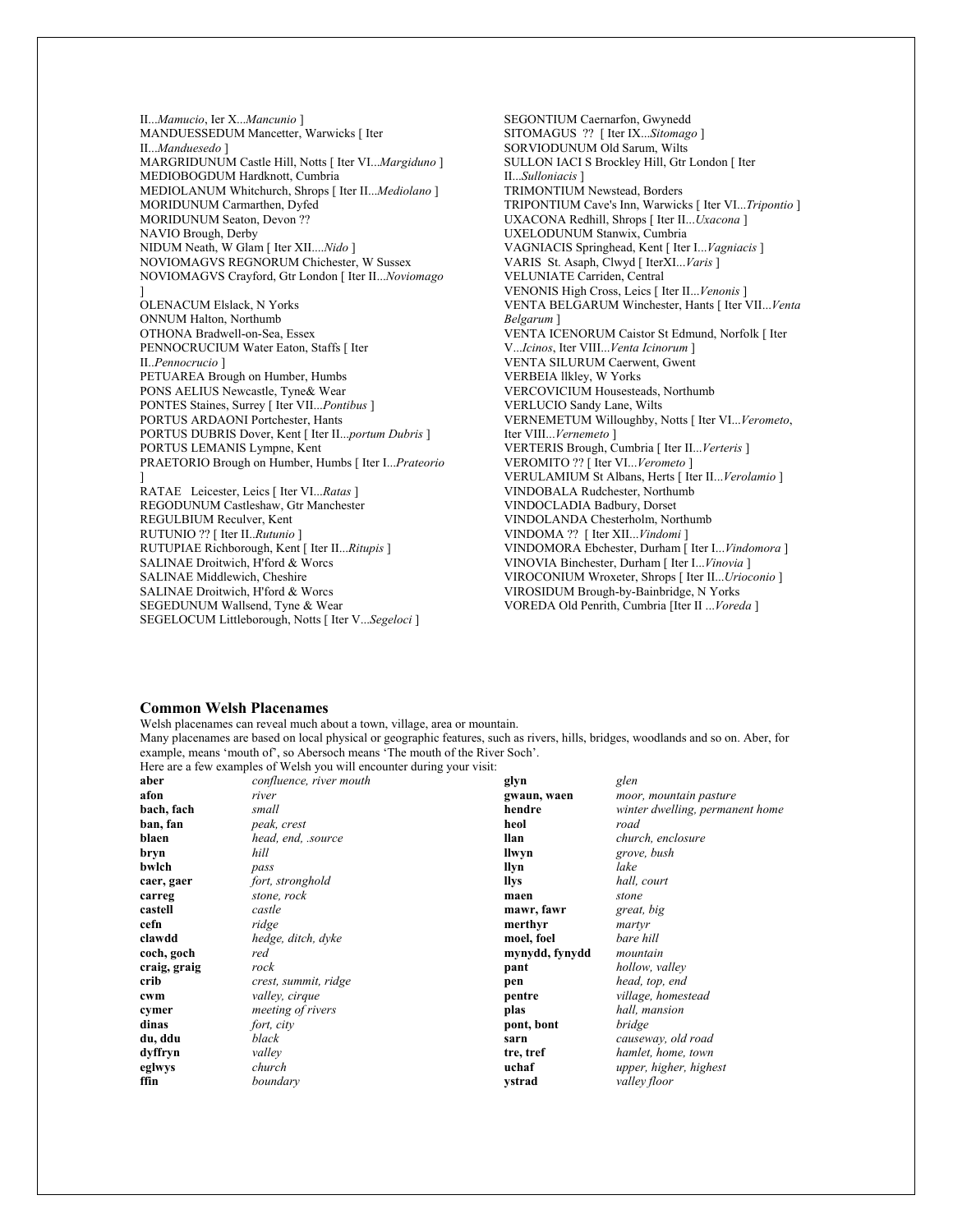## **Welsh Placenames**

**BRECON / ABERHONDDU Brecon –** from the Welsh personal name *Brychan*, a 5th century ruler, and Welsh *iog =* territory of. The kingdom was later called *Brycheiniog* which was corrupted by English speakers to *Brecknock*. **Aberhonddu** – from Welsh *aber* = mouth and the river name *Honddu*, from *hawdd* = pleasant or quiet and  $du =$  dark.

**BUCKLEY – also a family name** From the Old English *boc =* beech and *leah =* wood clearing.

**BUILTH WELLS / LLANFAIR-YM-MAULLT Builth –** in the 10th century was *Buelt* and came from *bu* = cow and *gellt* = pasture. The name was originally the cantref name and Wells was added to Builth in the 19th century referring to the chalybeate (containing iron) springs. **Llanfair-ym-Maullt (Lanveyr).** From *llan =* church and *Mair =* Mary.

**CILYCWM** From  $ci$  = narrowing river source;  $y$  = the;  $cwm$  = valley.

**COITY** From  $Ty = \text{house in the  $coed = \text{wood}$ .$ 

**CAERLEON / CAERLLION-AR-WYSC** Isca was the headquarters of Roman 2nd Augustan Legion.

From early Welsh Cair Legeion guar Usic – 'the *caer* of the *llion* on the Usk'; *caer* = fort and *legionum* (Latin) = of the legions. **CALDEY ISLAND** The monastery was founded in the 12th century. From Old Scandinavian -  $kald = \text{cold}$  and  $ev = \text{island}$ .

**CAREW** Possibly from *carw* = stag.

**CARMARTHEN** Roman name Maridunum from *mor* = sea and *din* = fort. The Welsh *caer* = fort was added later after the meaning had been forgotten.

**CARREG CENNEN** From *carreg* = rock and *Cennen/Cynnen* (Personal name).

**DINAS** From *dinas* = fort or camp.

**DINEFWR** Was the seat of the Lord Rhys in the 12th century.

From *din* = fort and *fawr* = big.

**DRYSLWYN** From *dryslwyn* = thornbush, thicket, brambles.

**EWENNY** The Abbey was founded in the 12th century. From *Aventi* (a *Celtic* goddess).

**GOODWICK / WDIG** From: Old Scandinavian *gothr* = good and *vik* = bay.

**GOODIG / GWDIG** Possibly from Old Scandinavian gothr = good and vik = port (see Goodwick).

**HAVERFORDWEST** Probably from Old English hæfr = he-goat or buck and ford – the 'West' was added about 1400 to distinguish it from Hereford.

**JOHNSTON** From Villa Johannis then *John's tun* (Old English*)* = John's farm or settlement

**KIDWELLY** From a personal name *Cadwal* plus the suffix -*i* = the land of Cadwal. The more popular *explanation* locally is the alternative c*yd* = united or together and *gwely* = river bed – the joining of two rivers. The Gwendraeth Fawr and the Gwendraeth Fach meet and flow into one.

**LEUCARUM/LLWCHWR/LOUGHOR** Latin form derived from Celtic *leuco,* bright, shining, white.

The river name transferred to the settlement.

**LANDEILO** From *llan* = church of *St. Teilo*.

**LLANELLI** From *llan* = church of *St. Elli*.

**MACHYNLLETH** From *ma =* plain or low-lying land and the personal name *Cynllaith*, which means 'kind, gentle' as an adjective and 'slaughter, destruction' as a noun.

**MANORBIER** From early record Mansio Pyrri – *maenor*, an ancient land division, and *St. Pyr* (a 6th century saint).

**MARGAM** The Abbey was founded 1147. From the 7th century Prince Morgan of Gwent, who also gave his name to Glamorgan

 $(glan = shore and Morgan = name)$ . Morgan may derive from  $m\delta r = sea$  and  $geni = to$  be born or the bright one.

**MARSHFIELD** From Old English *mersc* = marsh and *feld =* open area.

**OGMORE** Possibly from  $og = \text{cave}$  and  $m\hat{o}r = \text{sea}$ .

**OXWICH** From Old English *oxa* = ox and *wic* = working farm.

**PEMBREY** From *pen* = top and *bre* = hill.

**PENRHOS** From *pen* = head or end and *rhos* = moorland.

**PICTON** Probably from Old English pic = pointed instrument (peak or summit) and tun = farm or settlement.

**PONTARDULAIS** From *pont* = bridge;  $ar =$  over and *Dulais*, (river)  $du =$  black and *glais* = stream.

**RHOSSILI** From *rhos* = moor of Sulien.

**ROCH** From Old French roche = rock.

**RUABON / RHIWABON** From *rhiw* = hill and the personal name *Mabon*.

**SAINT CLEARS / SANCLER** From *sanctus* (Latin) = saint and the personal name *Clarus*.

**SAINT DAVIDS / TYDDEWI** Monastery founded by St. David who was born during the 5th century

**SAINT DOGMAELS** The abbey dates from c. 1115. From St. Dogmael a 5th - 6th century Welsh monk.

**SHREWSBURY / PENGWERN** Probably from the Old English *burg* = fort in the *scrob* = brushwood and from the Welsh *pen* = the end of the *gwern* = swamp.

**SKOKHOLM ISLAND** Probably from Old Scandinavian *stokkr* = log or narrow river or straight sound.

**SKOMER ISLAND** From Old Scandinavian *skálm* = short sword and *ey* = island.

**SPITTAL** Belonged to St David's From Middle English *spitel* = house of the sick or deceased a corruption of *hospital*.

**STACKPOLE** From Old Scandinavian *stakkr* = haystack and *pollr* = pool became the pool near Stack rock.

**SWANSEA / ABERTAWE** From Sweynesse Old Norse personal name *Sveinn* and *saer* = sea and *ey* = island, Sveinn's island.

Abertawe = Aber = mouth of the Tawe (probably dark river).

**TENBY / DINBYCH-Y-PYSGOD** From *din* = fort; *bych (bach) =* small; *y* = the and *pysgod* = fish.

**TYWYN** From *tywyn* = sand-dune or sandy shore.